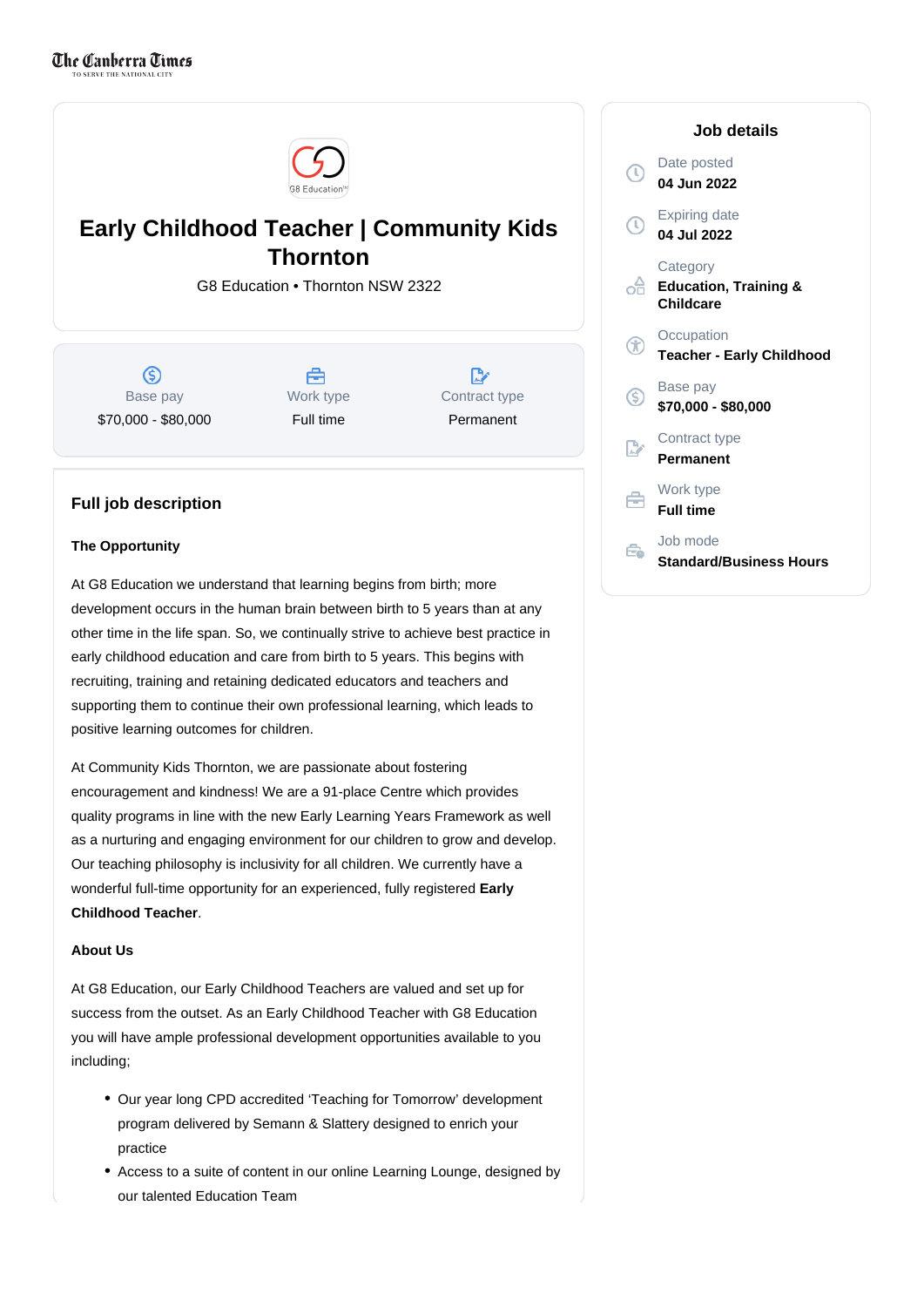- Pedagogical support and guidance from our team of Practice Partners and coaches
- VIT Mentor Program for our Provisional Teachers

 For more information or photos of the Centre please visit – [Community Kids](https://www.communitykids.com.au/centres/childcare-thornton/)  **[Thornton](https://www.communitykids.com.au/centres/childcare-thornton/)** 

About You

- You will be able to demonstrate an Early Childhood philosophy, supported by an age-responsive approach to teaching and learning,
- You will also share in our commitment to inspiring the children in our care to reach their full potential.

## Successful Applicants must hold

- An ACECQA approved Bachelor of Education (Early Childhood)
- Current Working with Children Check
- Teacher's Registration or eligible to apply

## The Benefits

With more than 450 early learning centres nationwide, G8 Education has the resources to reward your dedication with generous benefits and opportunities to grow:

- Attractive wages well above award
- Sector leading 50% discount on care for each child at any G8 Education Centre for either yourself, or 25% for a member of your family
- CPD Accredited 'Teaching for Tomorrow' Development Program exclusively for our teachers run by Semann & Slattery
- A dedicated Early Learning & Education Leadership Team to support you to contribute to the lives of children in their important early years
- 50 hours of NESA approved training available
- Great work life balance with flexible hours available (i.e., 9am-3pm if applicable)
- Access to G8's Online Learning Lounge with more than 70 hours of professional development
- Exclusive access to G8 Education's benefits platform, with discounts to 350+ retailers
- Counselling for team members and their families through Employee Assistance Program (EAP)
- Financial Coaching
- Nutritional consulting

As part of the Team, you will feel appreciated, valued and enjoy a truly supportive and fun work environment.

#### How to apply:

If you're ready to take the next step to join our family of first-class teachers and educators at If you are interested or would like to find out more, apply now or